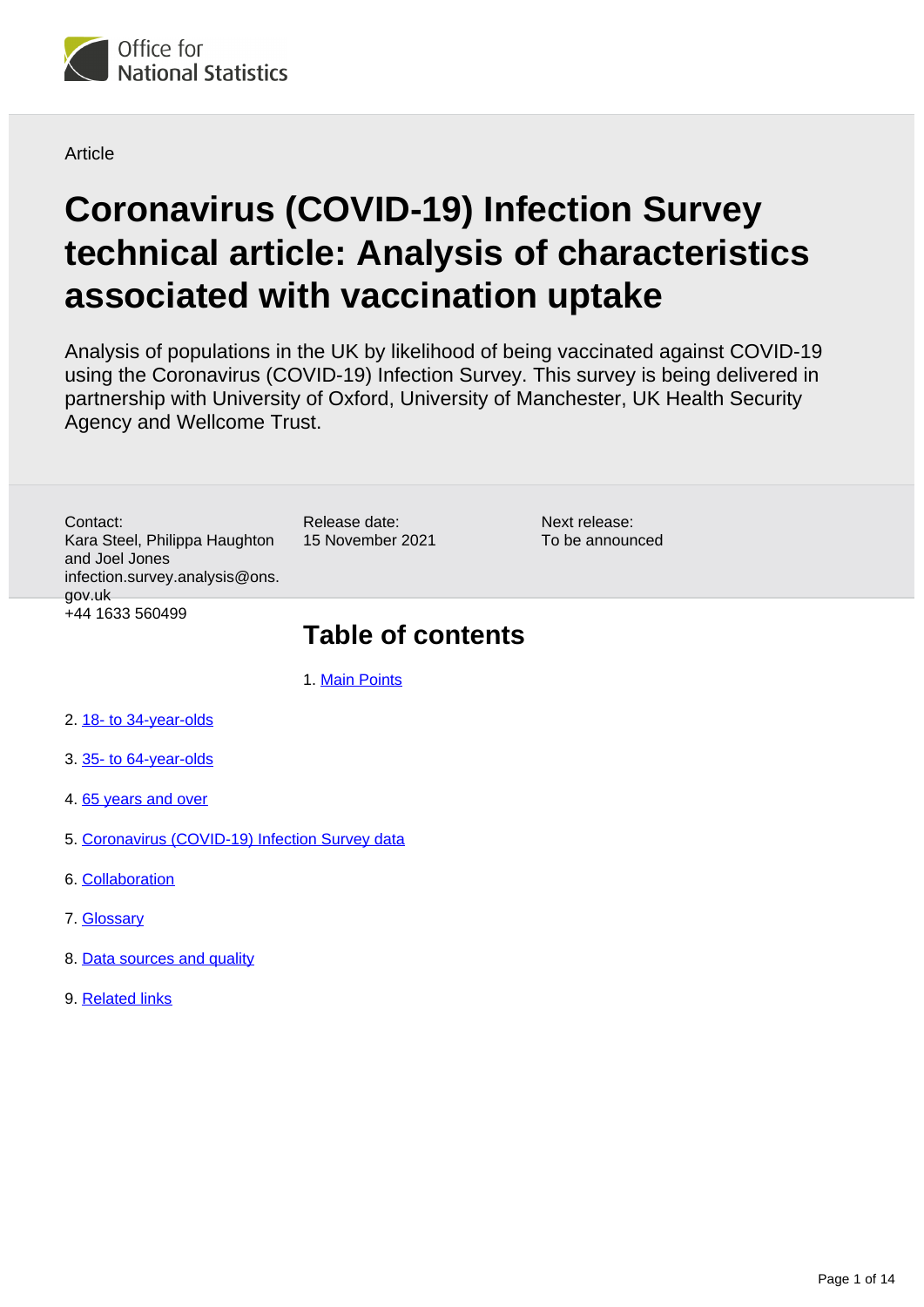## <span id="page-1-0"></span>**1 . Main Points**

- People of all ages were less likely to be vaccinated against coronavirus (COVID-19) if they had been infected with COVID-19 previously (more than 120 days ago).
- For those aged between 18 and 64 years, ethnic minorities (excluding White minorities) were less likely to be vaccinated than those reporting White ethnicity.
- Younger men in the 18- to 34-year age group were less likely to be vaccinated than younger women, however older men in this age group were more likely to be vaccinated than women.
- Those aged between 18 and 64 years were less likely to have received a vaccination against COVID-19 if they reported they were not working or were employed but not currently working, compared with those who were working.
- The likelihood of being vaccinated varied by work sector; people aged 18 to 64 years who worked in hospitality, personal services and transport sectors were less likely to have received a vaccination against COVID-19 than those working in other sectors.
- Across all age groups, those who lived in more deprived areas were less likely to have received a vaccination against COVID-19, than those who lived in less deprived areas.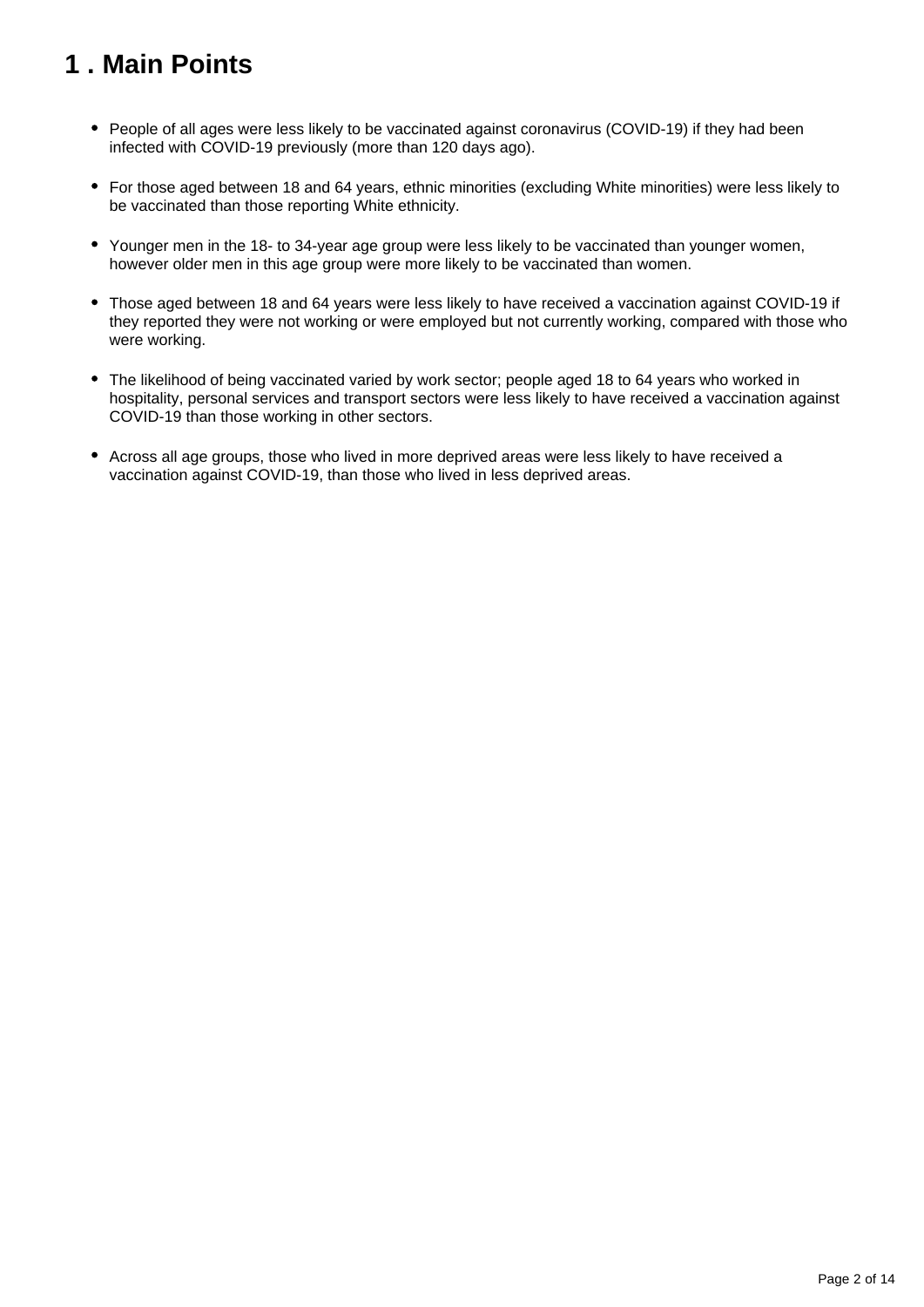## **About this article**

This technical article presents the methods and results of analysis to identify characteristics related to vaccination uptake. We have used data from the period from 3 to 30 October 2021 in the analysis. The article uses a statistical model to examine which different characteristics of people sampled in our Coronavirus (COVID-19) Infection Survey (CIS) are associated with those who report having received a vaccine against COVID-19 and those who have not reported having received a vaccine.

Vaccination rates differed considerably by age (Figure 1). For ease of analysis, we grouped ages into three standard age groups: 18- to 34-year-olds, 35- to 64-year-olds and those aged 65 years and over. The difference in vaccination rates by age was largely because vaccines were available to these populations at different times. Vaccine rollout varied between the countries of the UK, but in England, all 65-year-olds were eligible for vaccines based on age alone by 15 February 2021. Those over 35 years of age were eligible by 20 May 2021, and those over 18 years of age by 18 June 2021. Because of the time differences in vaccines being available to the different age groups, there may also be differences in the reasons why people have not been vaccinated, for example, preferences regarding vaccination or lack of access or eligibility.

#### **Figure 1: A higher percentage of young people have not been vaccinated compared with the percentage of older people**

#### **The percentage of people not reporting being vaccinated against COVID-19 by age, 30 October 2021, UK**

Figure 1: A higher percentage of young people have not been vaccinated compared with the percentage of older people

The percentage of people not reporting being vaccinated against COVID-19 by age, 30 October 2021, UK



#### **Source: Office for National Statistics – Coronavirus (COVID-19) Infection Survey**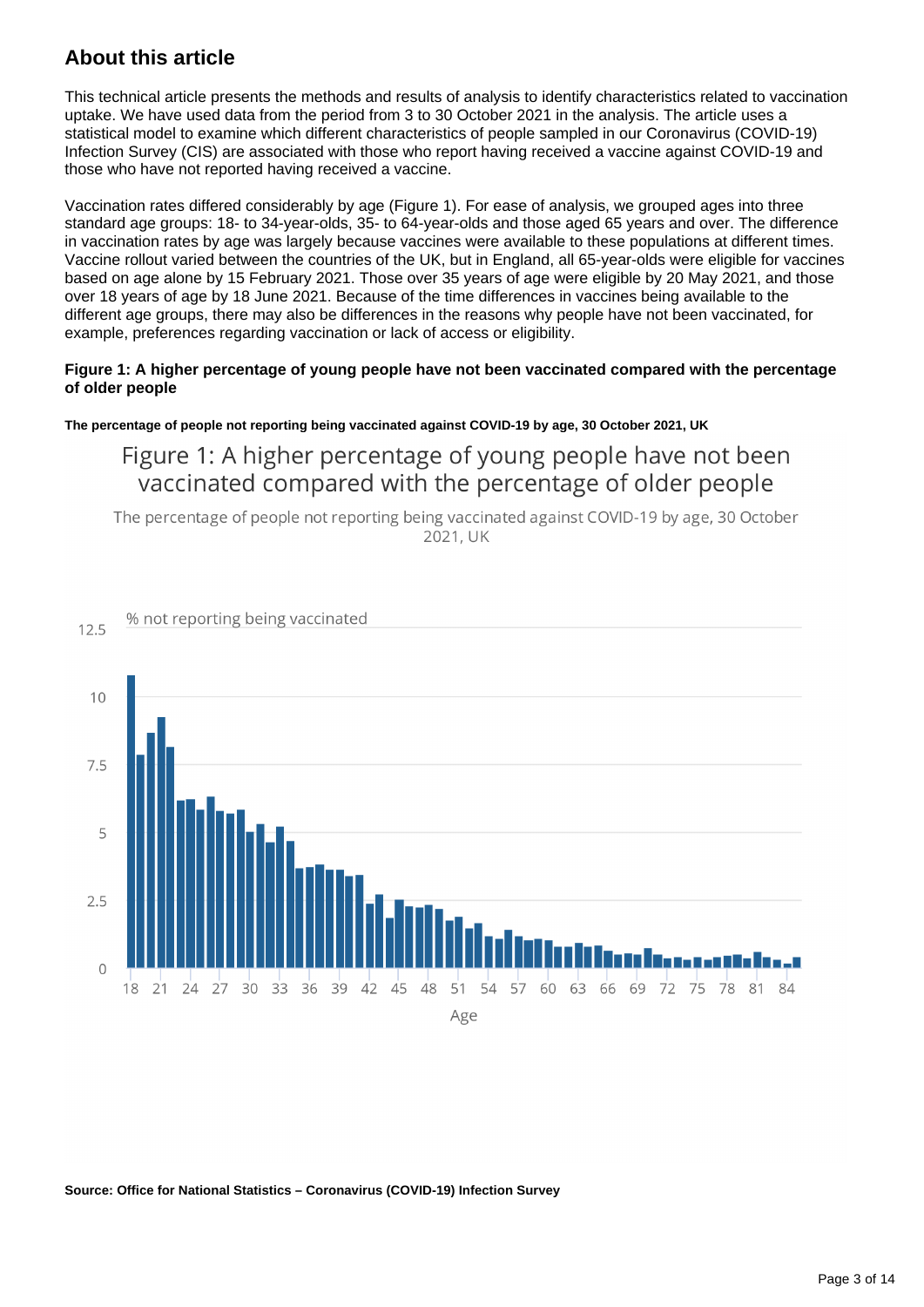## **About this analysis: vaccination data**

The analysis used reported vaccination status from participants from the Office for National Statistics' (ONS) Coronavirus (COVID-19) Infection Survey (CIS). CIS is a large household survey monitoring current COVID-19 infections within private households in the UK. It excludes those in hospitals, care homes and/or other communal establishments. Participants were asked about demographics, living environment, behaviours, work, and vaccination uptake. Further information on the study design can be found in [COVID-19 Infection Survey: methods](https://www.ons.gov.uk/peoplepopulationandcommunity/healthandsocialcare/conditionsanddiseases/methodologies/covid19infectionsurveypilotmethodsandfurtherinformation)  [and further information](https://www.ons.gov.uk/peoplepopulationandcommunity/healthandsocialcare/conditionsanddiseases/methodologies/covid19infectionsurveypilotmethodsandfurtherinformation).

Daily official *government figures* provide the recorded actual numbers of vaccines against SARS-CoV-2 issued. Our vaccination estimates are likely to be different from the official figures, because they are estimates based on a sample survey of reported vaccine status. In addition, our sampling method for Northern Ireland is different to the other nations, inviting only people who have previously participated in a Northern Ireland Statistics and Research Agency (NISRA) survey, which could result in a sample of individuals who are more likely to get vaccinated.

Differences between official figures and the estimates from this survey may also differ in scale across each of the four UK nations (some survey estimates are closer to the official reported figures than others) because of differences in reporting dates and the inclusion of National Immunisation Management System (NIMS) data for England. We use NIMS data to [check our survey data,](https://www.ons.gov.uk/peoplepopulationandcommunity/healthandsocialcare/conditionsanddiseases/methodologies/covid19infectionsurveypilotmethodsandfurtherinformation#processing-the-data) where participants do not report having received a vaccine in the survey, but are recorded to have done so in the administrative data. Adding this information improves the quality of the data we have for England. NIMS does not cover Wales, Scotland and Northern Ireland, so we use self-reported vaccination status alone in these countries. This means that vaccination estimates are likely to be lower for these countries because we rely on self-report alone. To make sure that comparisons of other characteristics are not affected by this, we control for region and country in all models.

### **About this analysis: regression models**

In this analysis two logistic regression models were run for each of the three age groups: 18- to 34-year-olds, 35 to 64-year-olds and those aged 65 years and over. Our outcome was "Vaccinated" – defined as a participant having had at least one dose of a COVID-19 vaccine prior to their visit. We also treated someone as vaccinated if they have been recorded to have received a vaccination in the 21 days following their visit. We included data from the most recent visit per participant in the 28-day period from 3 to 30 October 2021. The models included all participants across the UK.

Because characteristics of people are sometimes related, we wanted to estimate the impact of each variable. For example, old people and young people tend to have different health statuses, so when we estimated the impact of health status on vaccination, we needed to control for the impact of age.

Our first model, Model 1 (the core model), estimated the likelihood of an individual being vaccinated for eight core demographic characteristics: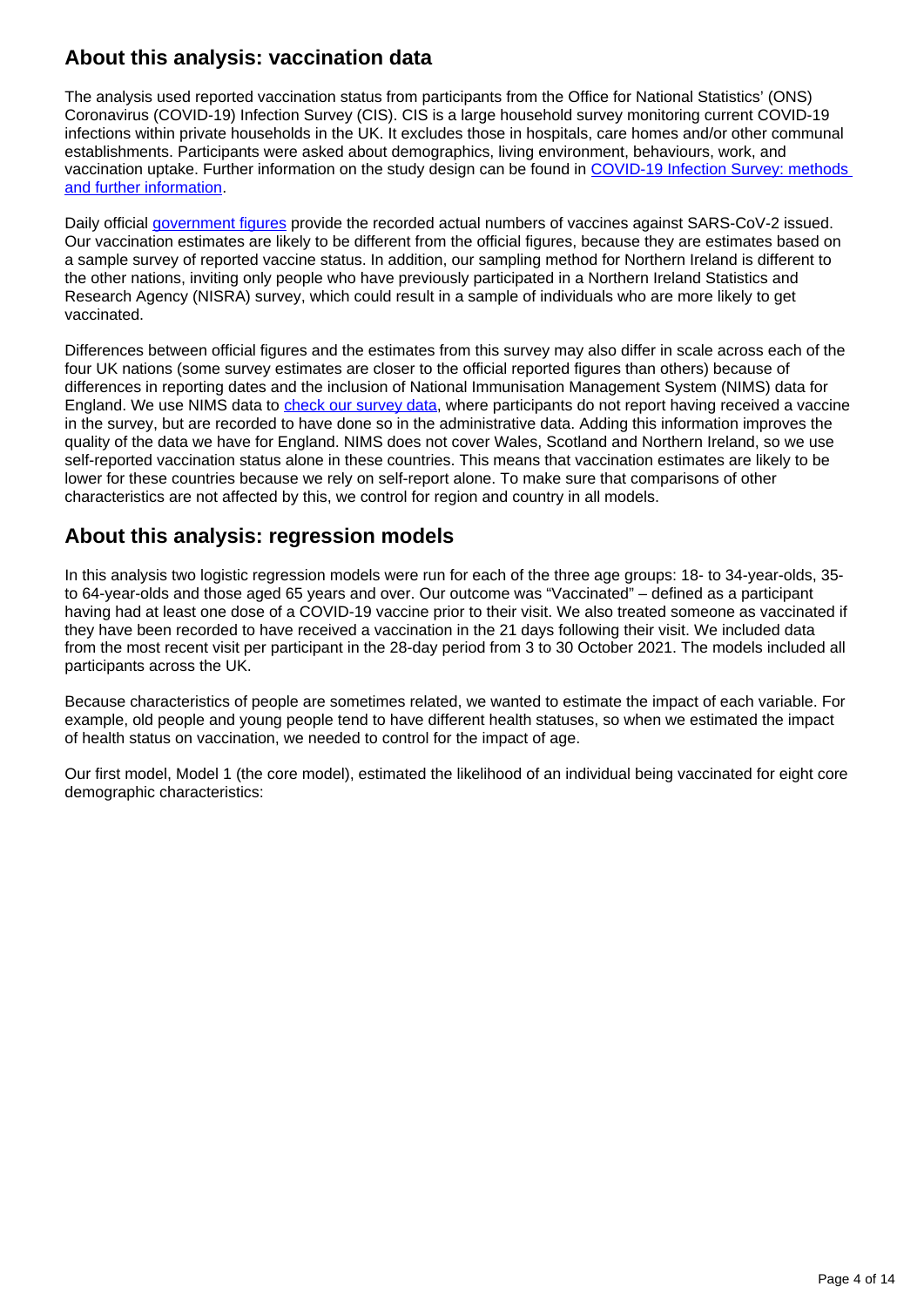- sex
- ethnicity
- age
- geographical region
- urban or rural classification of their address
- deprivation percentile
- household size
- whether the household was multigenerational

Model 1 estimated the total effect of these core demographic characteristics on the likelihood of being vaccinated and included all participants. The model gives the overall effect of these factors and does not try to estimate how much of these overall effects might be explained by other factors such as health status.

The model also tested for interactions between the core demographic characteristics, including interactions between those variables that were significant at a 0.001 threshold. For example, we see that the effect of sex changes by age in the 18- to 34- years age group: in this group, younger men were less likely to be vaccinated than younger women, whereas older men in the age group were more likely be vaccinated than older women. The outputs of Model 1, which included all core variables and interactions, are presented in the accompanying dataset.

The core variables can affect the likelihood of being vaccinated directly as well as indirectly through other factors like work status, so for the second group of variables, we adjusted for these core demographic variables. Model 2 tested whether other factors that may change over time, such as work status, affected the likelihood of being vaccinated. This means that we can say, for example, that people aged 35 to 64 years were less likely to be vaccinated if they were not working, regardless of where in the UK they lived, or whether they were a man or a woman.

Because the core demographic variables were included as controls in Model 2, when looking at results we do not draw conclusions about the core demographic characteristics from Model 1. Work status was included as an additional control in all models testing other factors associated with work.

Having tested the different variables, we only included in Model 2 characteristics that predicted whether someone reported being vaccinated independently of the other characteristics, using a technique called backward elimination with a significance threshold of 0.05. The sample was slightly smaller for Model 2 as participants with missing responses to the final variables used could not be included. The models were run for all three age groups and the final significant characteristics that were included in Model 2 were different for each age group. The outputs of Model 2 for each three age groups are presented in the [accompanying dataset](https://www.ons.gov.uk/peoplepopulationandcommunity/healthandsocialcare/conditionsanddiseases/datasets/coronaviruscovid19infectionsurveytechnicalarticleanalysisofcharacteristicsassociatedwithvaccinationuptake).

## <span id="page-4-0"></span>**2 . 18- to 34-year-olds**

This analysis used data from 3 to 30 October 2021 with 36,281 (93.9%) participants vaccinated out of 38,651 participants from across the UK included in the model.

### **Model 1**

Figure 2 presents findings from Model 1 for 18- to 34-year-olds.

Key findings presented in Figure 1 are: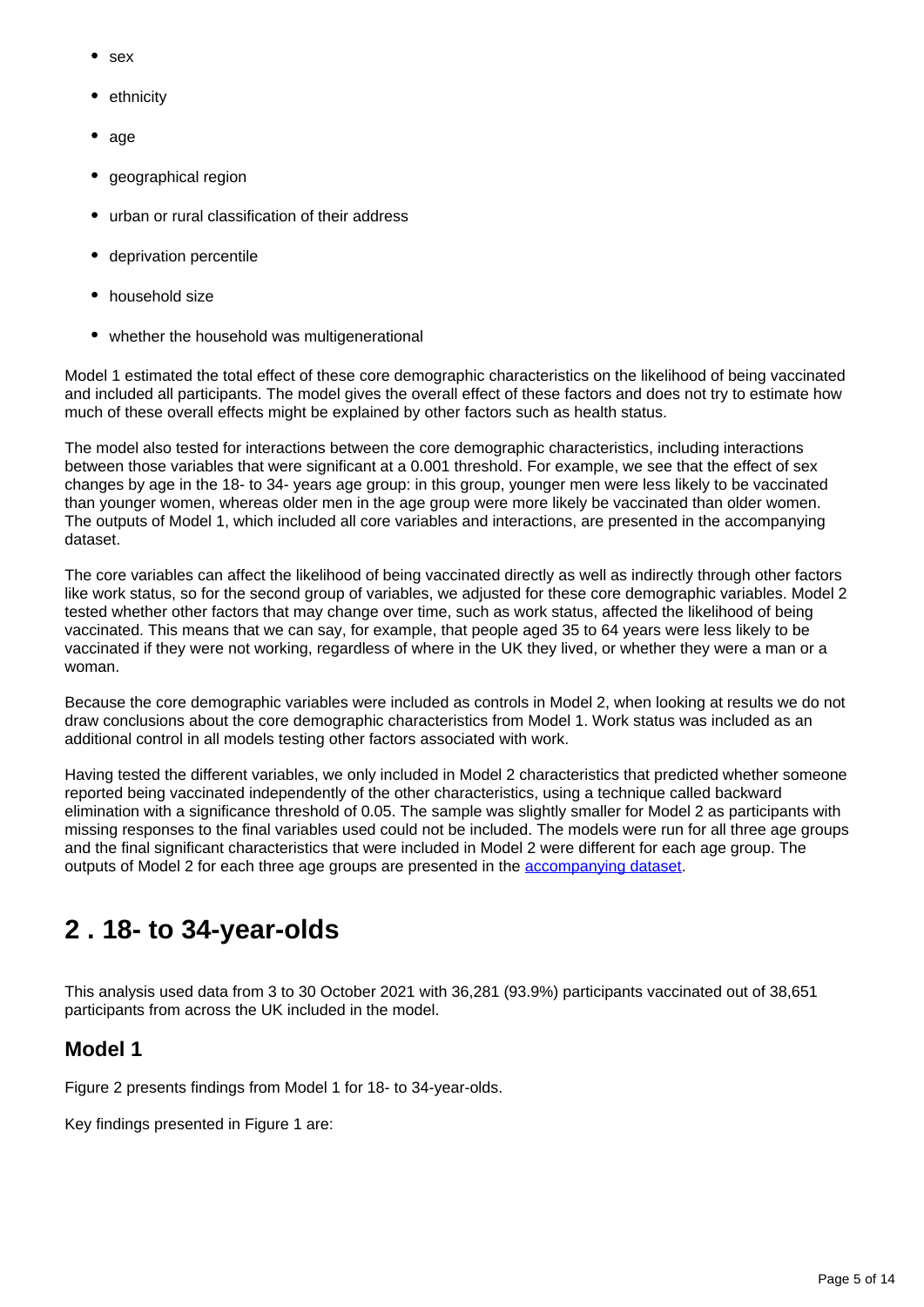- those from 3, 4 or 5 plus person households were less likely to be vaccinated
- ethnic minorities (excluding White minorities) were less likely to be vaccinated than those reporting White ethnicity
- those who lived in more deprived areas were less likely to have been vaccinated

Results for other characteristics included in the model can be found in the [accompanying dataset.](https://www.ons.gov.uk/peoplepopulationandcommunity/healthandsocialcare/conditionsanddiseases/datasets/coronaviruscovid19infectionsurveytechnicalarticleanalysisofcharacteristicsassociatedwithvaccinationuptake)

#### **Figure 2: Those from 3, 4, or 5 plus person households were less likely to be vaccinated than those who lived in a single person household**

The likelihood of being vaccinated against (COVID-19) by core demographic characteristic, 18 to 34-year-olds, UK, 3 to 30 October 2021

#### **Notes:**

- 1. Estimates are subject to uncertainty, given that a sample is only part of the wider population. The model provides 95% confidence intervals around the estimates.
- 2. Deprivation is based on an index of multiple deprivation (IMD) score or equivalent scoring method for the devolved administrations, from 1, which represents most deprived up to 100, which represents least deprived. The odds ratio shows how a 10 unit increase in deprivation score, which is equivalent to 10 percentiles or 1 decile, affects the likelihood of testing positive for COVID-19.
- 3. An odds ratio indicates the likelihood of an individual having received a vaccination against COVID-19 given a particular characteristic or variable. When a characteristic or variable has an odds ratio of one, this means there is neither an increase nor a decrease in the likelihood of the participant having received a vaccination against COVID-19 compared with the reference category. An odds ratio greater than one indicates an increased likelihood of the participant having received a vaccination against COVID-19 compared with the reference category. An odds ratio less than one indicates a decreased likelihood of the participant having received a vaccination against COVID-19 compared with the reference category.

#### **Download the data**

[.xlsx](https://www.ons.gov.uk/visualisations/dvc1663/under35core/datadownload.xlsx)

### **Interaction effect**

For 18- to 34-year-olds, there was statistical evidence of an interaction between age and sex. This means that younger men in this age group were less likely to be vaccinated than younger women. However, this changed with age such that older men in this age group were more likely to be vaccinated than older women.

The interaction between age and sex is plotted in Figure 3. The y axis gives predicted probabilities of having been vaccinated calculated at a reference value for other core demographic factors (White ethnicity, household size of one, non-multigenerational household, living in a major urban area, 50th deprivation percentile). The predicted probabilities should not be used as population vaccination rates. Levels of vaccination in the population may be different because of other factors not included in the model and because this model is based on a sample.

#### **Figure 3: Men aged 18 years were less likely to be vaccinated than women aged 18 years, but men in their mid-twenties and early thirties were more likely to be vaccinated than women of the same age**

The predicated probability of being vaccinated against coronavirus (COVID-19) by age and sex, 18 to 34-yearolds, UK, 3 to 30 October 2021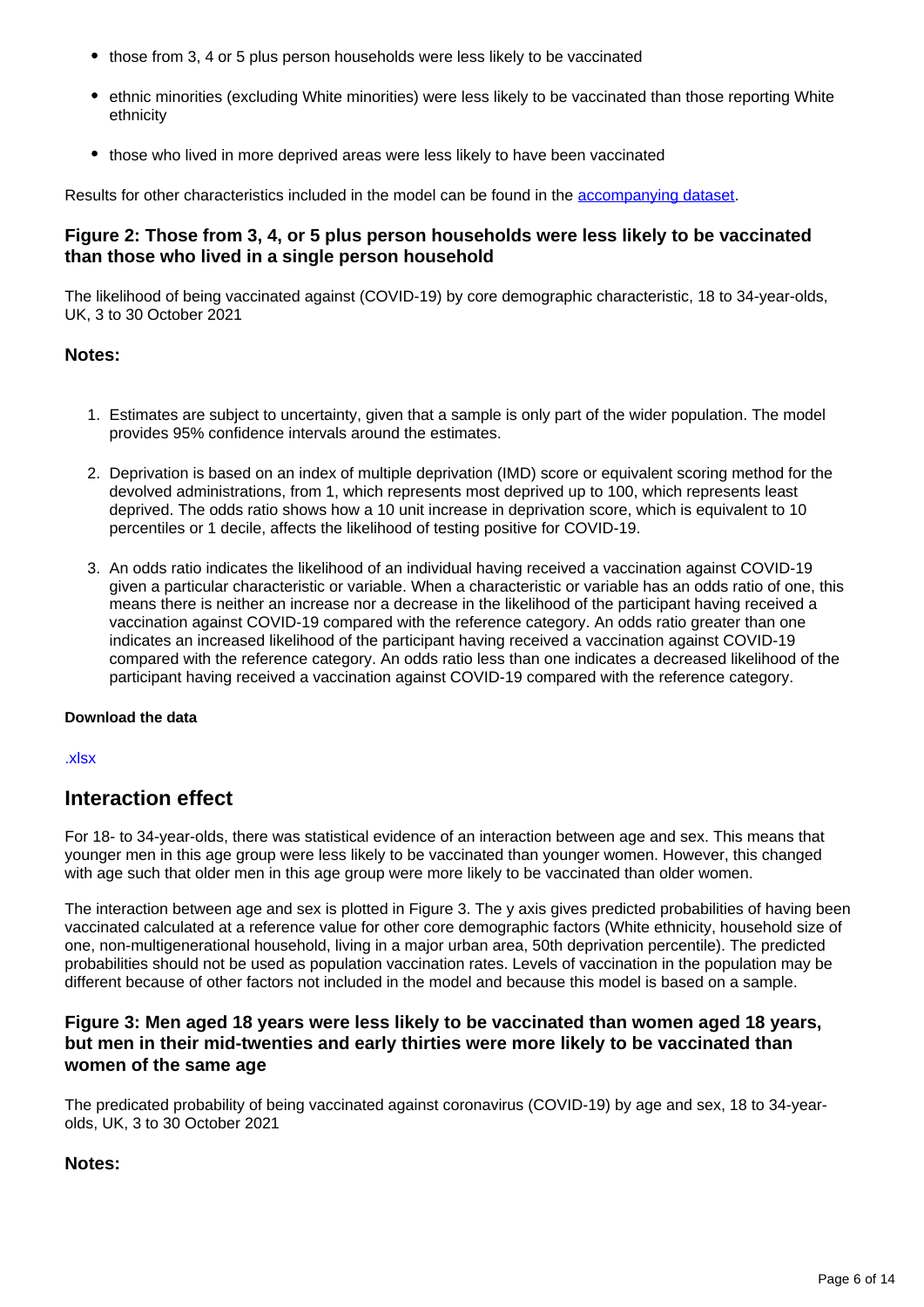- 1. Probabilities are subject to uncertainty, given that a sample is only part of the wider population. The model provides 95% confidence intervals around the probabilities.
- 2. The y-axis shows predicted probabilities that give the trend across years of age calculated at a reference value for other factors (White ethnicity, household size of one, non-multigenerational household, living in a major urban area, 50th deprivation percentile) and should not be used as population vaccination rates. Levels of vaccination in the population may be different because of other factors not included in the model and because this model is based on a sample.

#### [.xlsx](https://www.ons.gov.uk/visualisations/dvc1663/agesex/datadownload.xlsx)

#### **Model 2**

Figure 4 presents the effects of additional factors on the likelihood of having received a vaccination against COVID-19.

Key findings presented in Figure 4:

Those who were more likely to be vaccinated:

- had contact with a care home
- had a disability
- worked in a patient-facing healthcare role
- worked in the government sector
- had travelled abroad in the last 28 days
- were students

Those who were less likely to be vaccinated:

- were not working or were employed but not currently working
- smoked
- vaped
- had COVID-19 more than 120 days ago (had been previously infected)
- worked in the hospitality, manufacturing, personal services or transport sectors
- lived with a child

#### **Figure 4: Those who were not working or employed but currently not working were less likely to be vaccinated that those who were employed and working**

The likelihood of being vaccinated against coronavirus (COVID-19), by screened characteristic, 18 to 34-yearolds, UK, 3 to 30 October 2021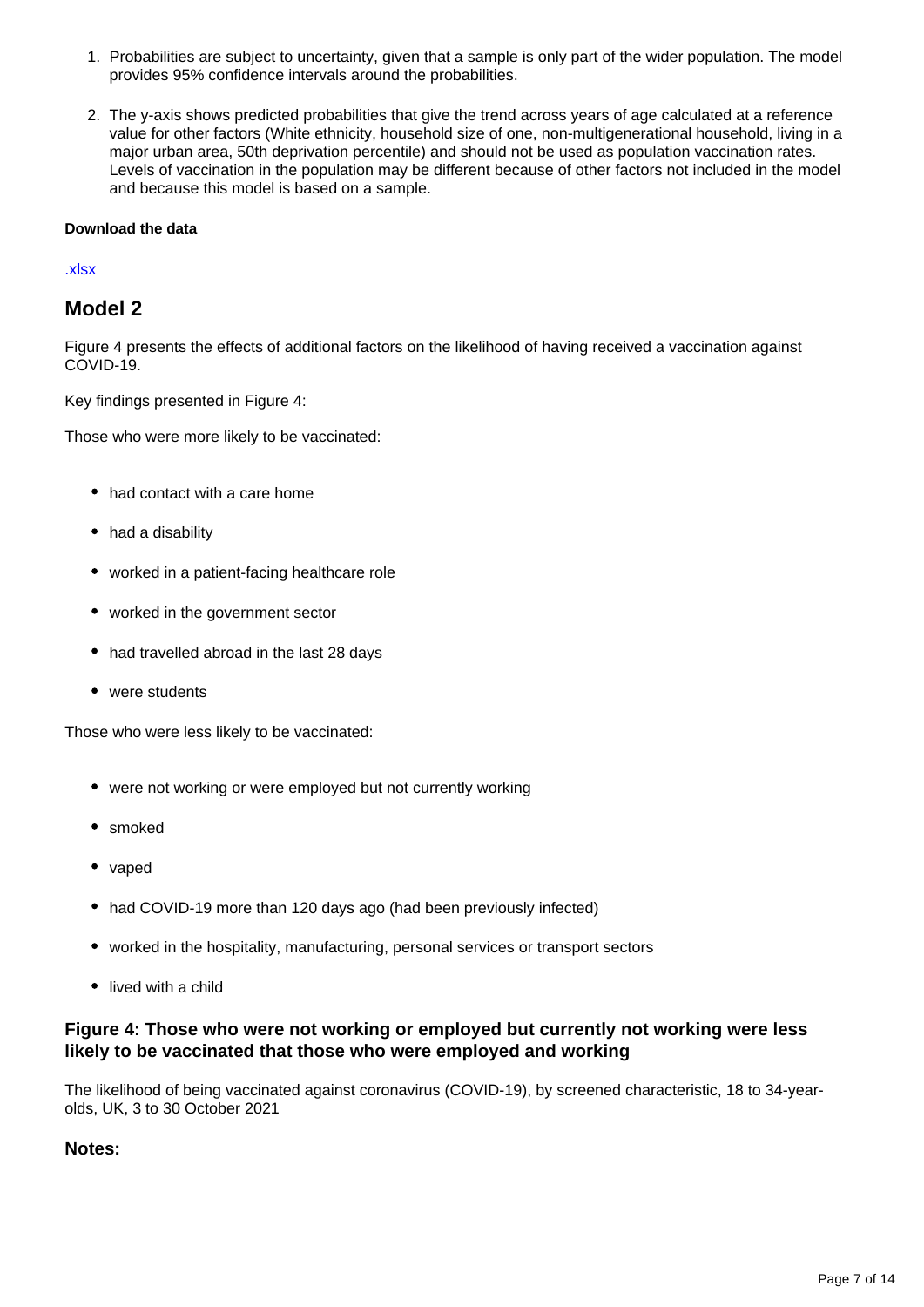- 1. Estimates are subject to uncertainty, given that a sample is only part of the wider population. The model provides 95% confidence intervals around the estimates.
- 2. The core demographic characteristics from Model 1 are included to adjust for these factors. We do not draw conclusions about the core demographic characteristics in this model.
- 3. Deprivation is based on an index of multiple deprivation (IMD) score or equivalent scoring method for the devolved administrations, from 1, which represents most deprived up to 100, which represents least deprived. The odds ratio shows how a 10 unit increase in deprivation score, which is equivalent to 10 percentiles or 1 decile, affects the likelihood of testing positive for COVID-19.
- 4. An odds ratio indicates the likelihood of an individual having received a vaccination against COVID-19 given a particular characteristic or variable. When a characteristic or variable has an odds ratio of one, this means there is neither an increase nor a decrease in the likelihood of the participant having received a vaccination against COVID-19 compared with the reference category. An odds ratio greater than one indicates an increased likelihood of the participant having received a vaccination against COVID-19 compared with the reference category. An odds ratio less than one indicates a decreased likelihood of the participant having received a vaccination against COVID-19 compared with the reference category.
- 5. Work sectors are included as binary variables, so the reference group for each category is the opposite of that category, for example the reference group for working in government is not working in government.

[.xlsx](https://www.ons.gov.uk/visualisations/dvc1663/under35screen/datadownload.xlsx)

## <span id="page-7-0"></span>**3 . 35- to 64-year-olds**

This analysis used data from 3 to 30 October 2021 with 156,005 (98.1%) participants vaccinated out of 159,079 participants from across the UK included in the model.

#### **Model 1**

Figure 5 presents findings from Model 1 for 35- to 64-year-olds.

Key findings presented in Figure 5 are:

- people living in more deprived areas were less likely to have been vaccinated
- those from 2, 3 or 4 person households were more likely to be vaccinated
- ethnic minorities (excluding White minorities) were less likely to be vaccinated than those reporting White ethnicity

Results for other characteristics included in the model can be found in the [accompanying dataset.](https://www.ons.gov.uk/peoplepopulationandcommunity/healthandsocialcare/conditionsanddiseases/datasets/coronaviruscovid19infectionsurveytechnicalarticleanalysisofcharacteristicsassociatedwithvaccinationuptake)

#### **Figure 5: Ethnic minorities (excluding White minorities) were less likely to be vaccinated than those reporting White ethnicity.**

The likelihood of being vaccinated against coronavirus (COVID-19) by core demographic characteristic, 35 to 64 year-olds, UK countries, 3 to 30 October 2021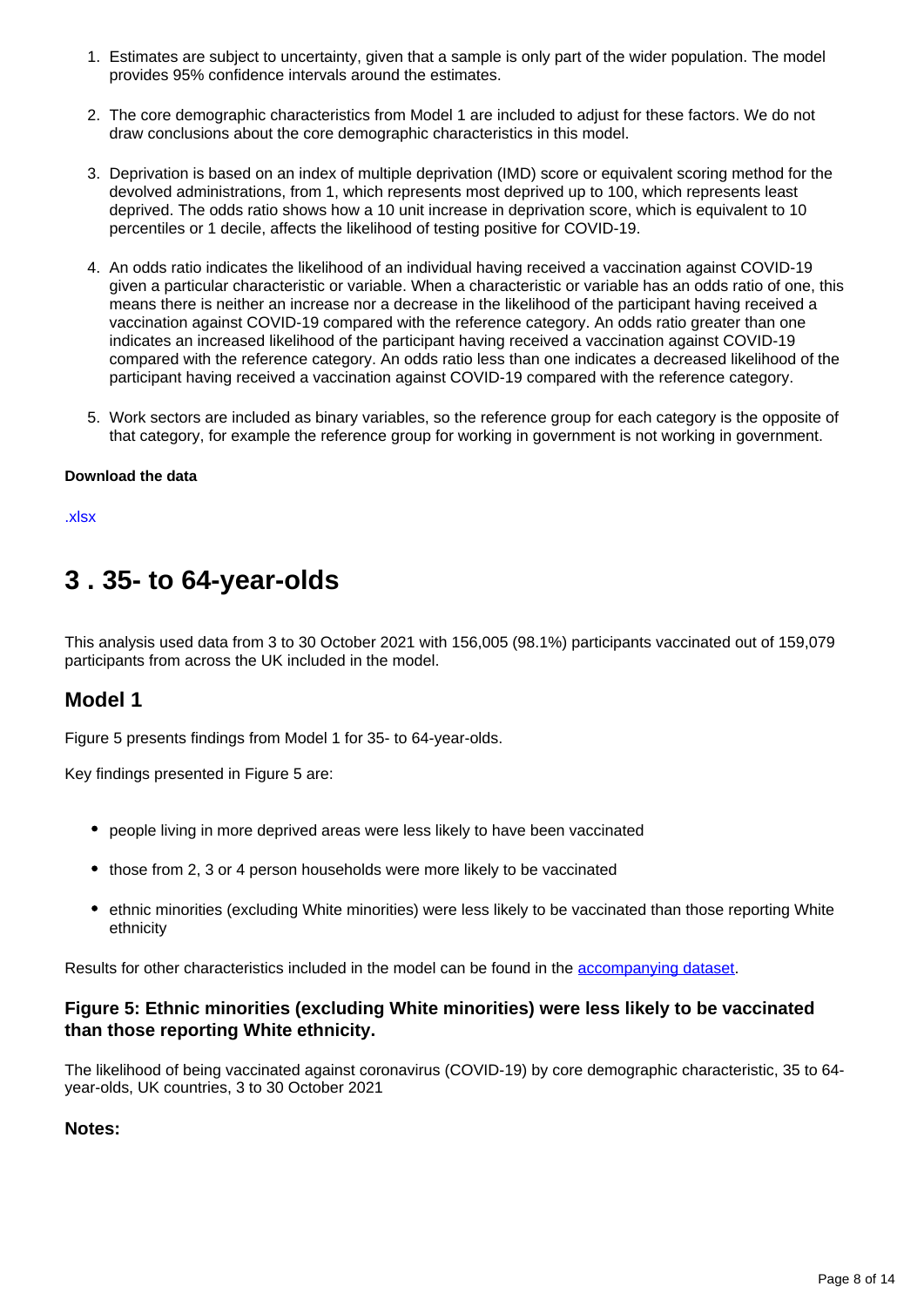- 1. Estimates are subject to uncertainty, given that a sample is only part of the wider population. The model provides 95% confidence intervals around the estimates.
- 2. Deprivation is based on an index of multiple deprivation (IMD) score or equivalent scoring method for the devolved administrations, from 1, which represents most deprived up to 100, which represents least deprived. The odds ratio shows how a 10 unit increase in deprivation score, which is equivalent to 10 percentiles or 1 decile, affects the likelihood of testing positive for COVID-19.
- 3. An odds ratio indicates the likelihood of an individual having received a vaccination against COVID-19 given a particular characteristic or variable. When a characteristic or variable has an odds ratio of one, this means there is neither an increase nor a decrease in the likelihood of the participant having received a vaccination against COVID-19 compared with the reference category. An odds ratio greater than one indicates an increased likelihood of the participant having received a vaccination against COVID-19 compared with the reference category. An odds ratio less than one indicates a decreased likelihood of the participant having received a vaccination against COVID-19 compared with the reference category.

#### [.xlsx](https://www.ons.gov.uk/visualisations/dvc1663/35to64core/datadownload.xlsx)

#### **Model 2**

Figure 6 presents the effects of additional factors on the likelihood of having received a vaccination against COVID-19.

Key findings presented in Figure 6:

Those who were more likely to be vaccinated:

- had contact with a care home
- had contact with a hospital
- worked in a patient-facing healthcare role
- worked in the finance sector
- had travelled abroad in the last 28 days
- used public transport to travel to work

Those who were less likely to be vaccinated:

- smoked
- had COVID-19 more than 120 days ago (were previously infected)
- worked in the hospitality, retail, personal services or transport sectors
- were not working or were employed but not currently working
- lived with a child

Results for other characteristics included in the model can be found in the [accompanying dataset.](https://www.ons.gov.uk/peoplepopulationandcommunity/healthandsocialcare/conditionsanddiseases/datasets/coronaviruscovid19infectionsurveytechnicalarticleanalysisofcharacteristicsassociatedwithvaccinationuptake)

#### **Figure 6: Those who had previously been infected with COVID-19 (more than 120 days ago) were less likely to be vaccinated than other 35 to 64-year-olds**

The likelihood of being vaccinated against coronavirus (COVID-19), by screened characteristic, 35 to 64-yearolds, UK, 3 to 30 October 2021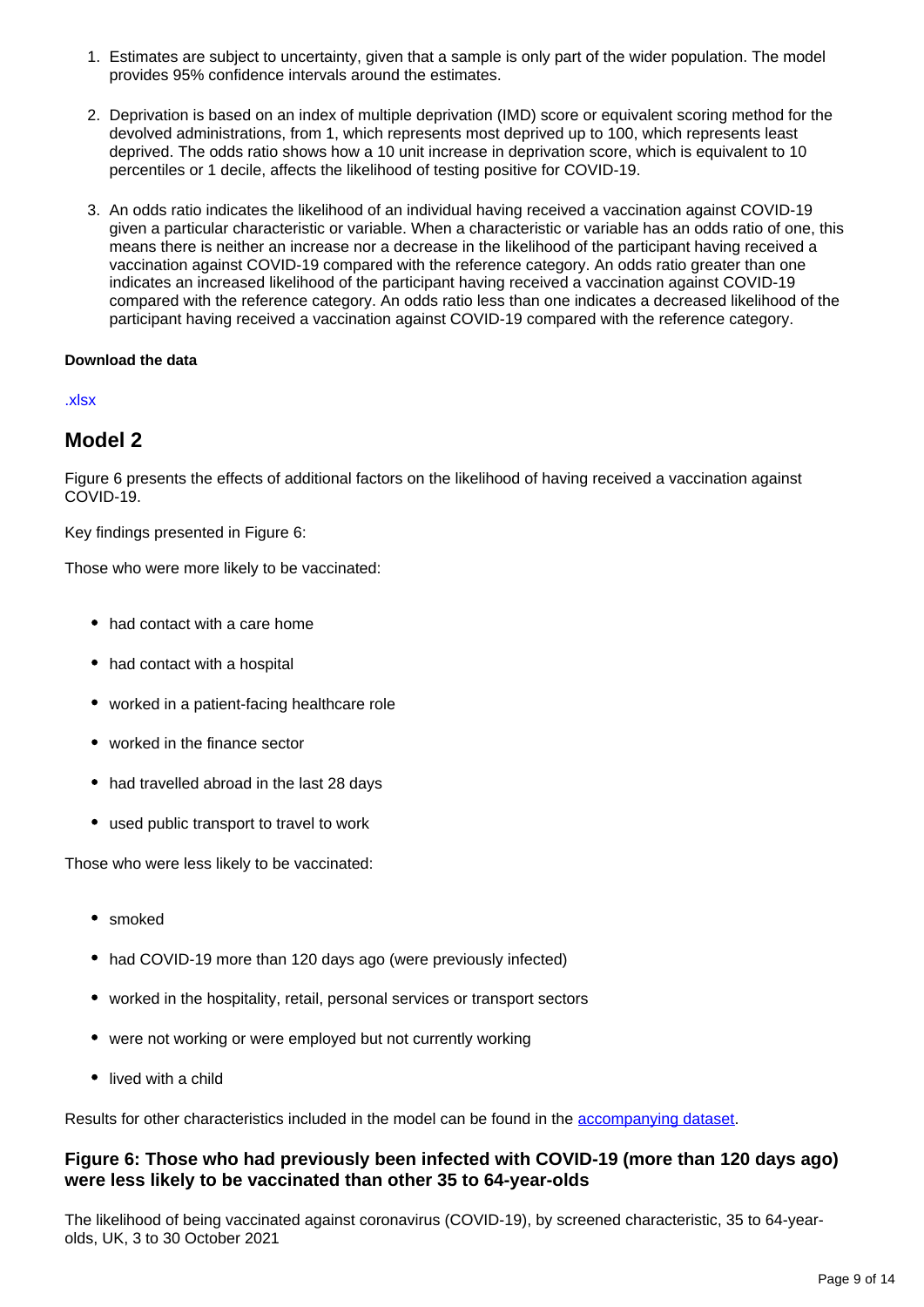#### **Notes:**

- 1. Estimates are subject to uncertainty, given that a sample is only part of the wider population. The model provides 95% confidence intervals around the estimates.
- 2. The core demographic characteristics from model 1 are included to adjust for these factors. We do not draw conclusions about the core demographic characteristics in this model.
- 3. An odds ratio indicates the likelihood of an individual having received a vaccination against COVID-19 given a particular characteristic or variable. When a characteristic or variable has an odds ratio of one, this means there is neither an increase nor a decrease in the likelihood of the participant having received a vaccination against COVID-19 compared with the reference category. An odds ratio greater than one indicates an increased likelihood of the participant having received a vaccination against COVID-19 compared with the reference category. An odds ratio less than one indicates a decreased likelihood of the participant having received a vaccination against COVID-19 compared with the reference category.
- 4. Work sectors are included as binary variables, so the reference group for each category is the opposite of that category, for example, the reference group for working in Finance is not working in Finance.

#### **Download the data**

[.xlsx](https://www.ons.gov.uk/visualisations/dvc1663/35to64screen/datadownload.xlsx)

## <span id="page-9-0"></span>**4 . 65 years and over**

This analysis used data from 3 to 30 October 2021 with 104,517 (99.5%) participants vaccinated out of 105,060 participants from across the UK included in the model.

### **Model 1**

Figure 7 presents findings from Model 1 for those aged 65 years and over. Key findings presented in Figure 7 are:

- people living in more deprived areas were less likely to have been vaccinated.
- those from 2 or 3 person households were more likely to be vaccinated

There are fewer statistically significant findings in the older age group because there are far fewer people who have not been vaccinated compared with other age groups (see Figure 1). As a result, the model has less power to detect effects, and the findings that it does produce have greater uncertainty, as indicated by wider confidence intervals in Figure 7.

Results for other characteristics included in the model and results for earlier time periods can be found in the [accompanying dataset.](https://www.ons.gov.uk/peoplepopulationandcommunity/healthandsocialcare/conditionsanddiseases/datasets/coronaviruscovid19infectionsurveytechnicalarticleanalysisofcharacteristicsassociatedwithvaccinationuptake)

#### **Figure 7: As with other ages, people aged 65 and over living in more deprived areas were less likely to have been vaccinated against COVID-19**

The likelihood of being vaccinated against coronavirus (COVID-19) by core demographic characteristic, 65 years old and over, UK, 3 to 30 October 2021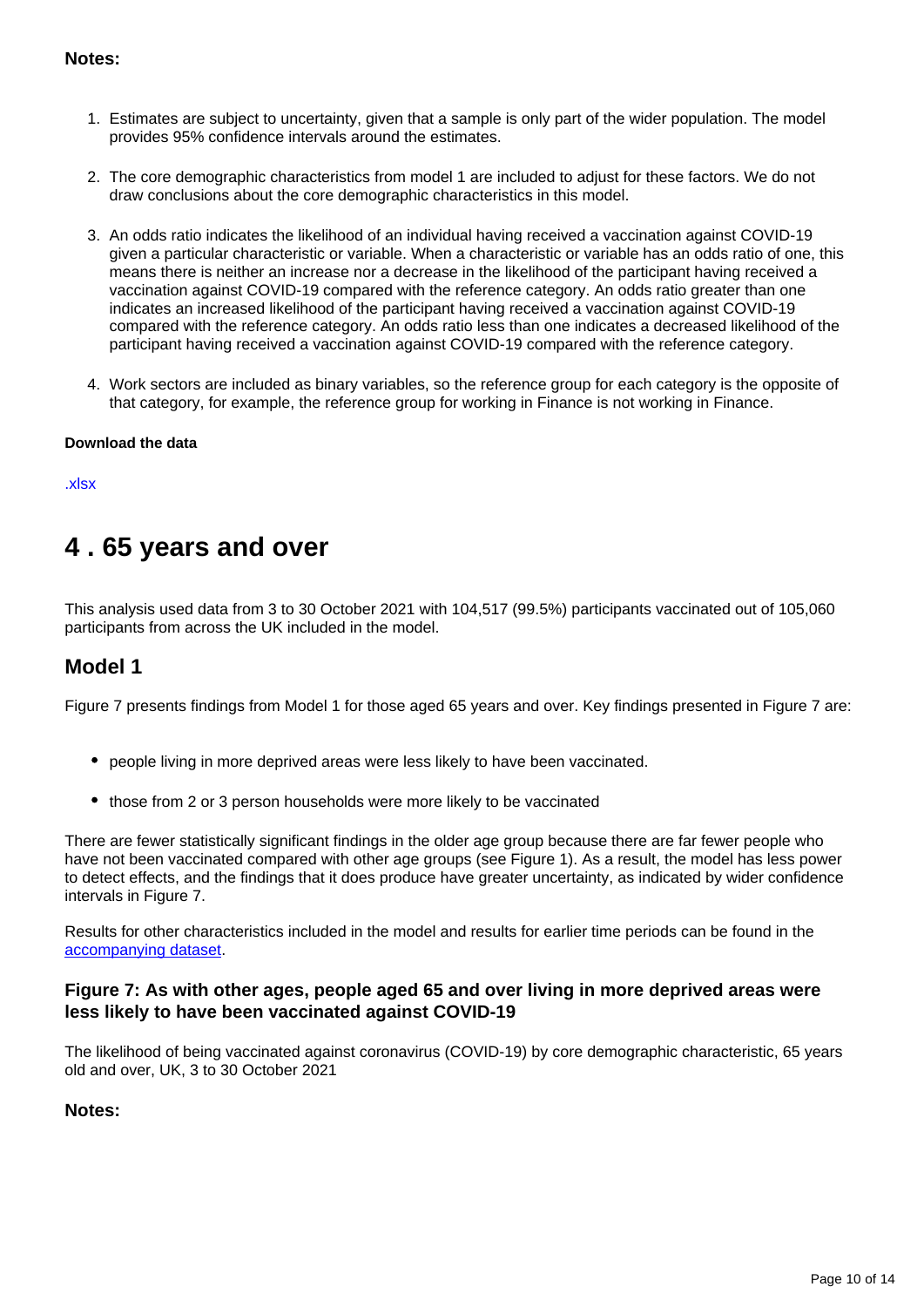- 1. Estimates are subject to uncertainty, given that a sample is only part of the wider population. The model provides 95% confidence intervals around the estimates.
- 2. Deprivation is based on an index of multiple deprivation (IMD) score or equivalent scoring method for the devolved administrations, from 1, which represents most deprived up to 100, which represents least deprived. The odds ratio shows how a 10 unit increase in deprivation score, which is equivalent to 10 percentiles or 1 decile, affects the likelihood of testing positive for COVID-19.
- 3. An odds ratio indicates the likelihood of an individual having received a vaccination against COVID-19 given a particular characteristic or variable. When a characteristic or variable has an odds ratio of one, this means there is neither an increase nor a decrease in the likelihood of the participant having received a vaccination against COVID-19 compared with the reference category. An odds ratio greater than one indicates an increased likelihood of the participant having received a vaccination against COVID-19 compared with the reference category. An odds ratio less than one indicates a decreased likelihood of the participant having received a vaccination against COVID-19 compared with the reference category.

#### [.xlsx](https://www.ons.gov.uk/visualisations/dvc1663/over64core/datadownload.xlsx)

#### **Model 2**

Figure 8 presents the effects of additional factors on the likelihood of having received a vaccination against COVID-19.

Key findings presented in Figure 8 are:

Those who were less likely to be vaccinated:

- had a disability which impacted their abilities "A lot"
- smoked
- had COVID-19 more than 120 days ago (were previously infected)

#### **Figure 8: Those who had a disability, which impacted their abilities "a lot", were less likely to be vaccinated than those who didn't report a disability**

The likelihood of being vaccinated against coronavirus (COVID-19), by screened characteristic, 65 years old and over, UK, 3 to 30 October 2021

- 1. Estimates are subject to uncertainty, given that a sample is only part of the wider population. The model provides 95% confidence intervals around the estimates.
- 2. The core demographic characteristics from model 1 are included to adjust for these factors. We do not draw conclusions about the core demographic characteristics in this model.
- 3. An odds ratio indicates the likelihood of an individual having received a vaccination against COVID-19 given a particular characteristic or variable. When a characteristic or variable has an odds ratio of one, this means there is neither an increase nor a decrease in the likelihood of the participant having received a vaccination against COVID-19 compared with the reference category. An odds ratio greater than one indicates an increased likelihood of the participant having received a vaccination against COVID-19 compared with the reference category. An odds ratio less than one indicates a decreased likelihood of the participant having received a vaccination against COVID-19 compared with the reference category.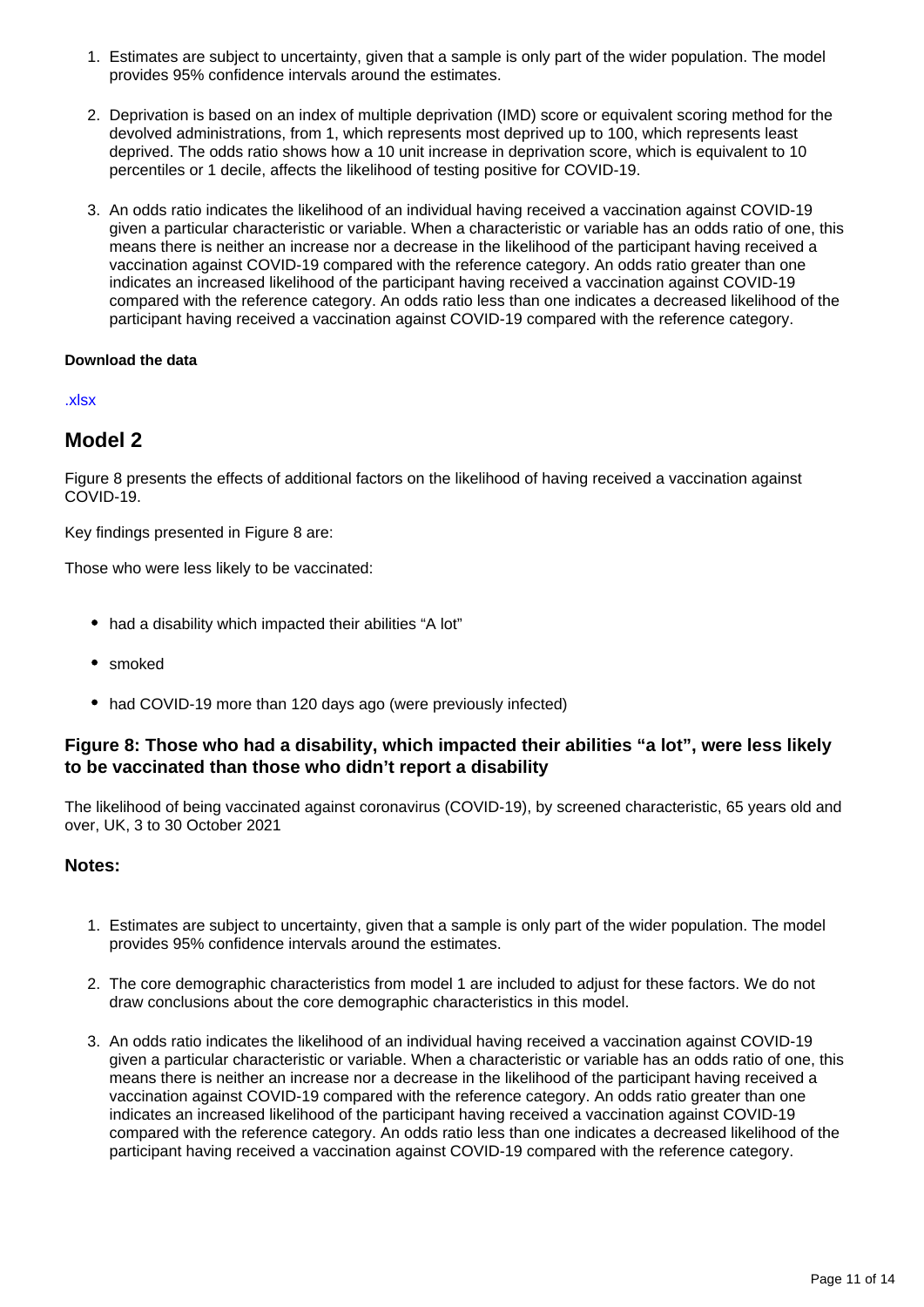## <span id="page-11-0"></span>**5 . Coronavirus (COVID-19) Infection Survey data**

[Coronavirus \(COVID-19\) Infection Survey technical article: analysis of characteristics associated with](https://www.ons.gov.uk/peoplepopulationandcommunity/healthandsocialcare/conditionsanddiseases/datasets/coronaviruscovid19infectionsurveytechnicalarticleanalysisofcharacteristicsassociatedwithvaccinationuptake)  [vaccination uptake](https://www.ons.gov.uk/peoplepopulationandcommunity/healthandsocialcare/conditionsanddiseases/datasets/coronaviruscovid19infectionsurveytechnicalarticleanalysisofcharacteristicsassociatedwithvaccinationuptake)

Dataset | Released 15 November 2021

Analysis of populations in the UK at risk of COVID-19 from the Coronavirus (COVID-19) Infection Survey.

## <span id="page-11-1"></span>**6 . Collaboration**

This Coronavirus (COVID-19) Infection Survey analysis was produced by the Office for National Statistics (ONS) in collaboration with our research partners at the University of Oxford. Of particular note are:

University of Oxford – Emma Pritchard and Sarah Walker

## <span id="page-11-2"></span>**7 . Glossary**

### **Confidence interval**

A confidence interval gives an indication of the degree of uncertainty of an estimate, showing the precision of a sample estimate. The 95% confidence intervals are calculated so that if we repeated the study many times, 95% of the time the true unknown value would lie between the lower and upper confidence limits. A wider interval indicates more uncertainty in the estimate. Overlapping confidence intervals indicate that there may not be a true difference between two estimates.

For more information, see our [methodology page on statistical uncertainty.](https://www.ons.gov.uk/methodology/methodologytopicsandstatisticalconcepts/uncertaintyandhowwemeasureit)

### **Coefficient**

A coefficient indicates the likelihood of an individual testing positive for COVID-19 given a particular characteristic or variable. When a characteristic or variable has a coefficient of zero, this means there is neither an increase nor a decrease in the likelihood of testing positive for COVID-19 compared with the reference category. A coefficient greater than zero indicates an increased likelihood of testing positive for COVID-19 compared with the reference category. A coefficient less than zero indicates a decreased likelihood of testing positive for COVID-19 compared with the reference category.

### **Odds ratio**

An odds ratio indicates the likelihood of an individual testing positive for COVID-19 given a particular characteristic or variable. When a characteristic or variable has an odds ratio of one, this means there is neither an increase nor a decrease in the likelihood of testing positive for COVID-19 compared with the reference category. An odds ratio greater than one indicates an increased likelihood of testing positive for COVID-19 compared with the reference category. An odds ratio less than one indicates a decreased likelihood of testing positive for COVID-19 compared with the reference category.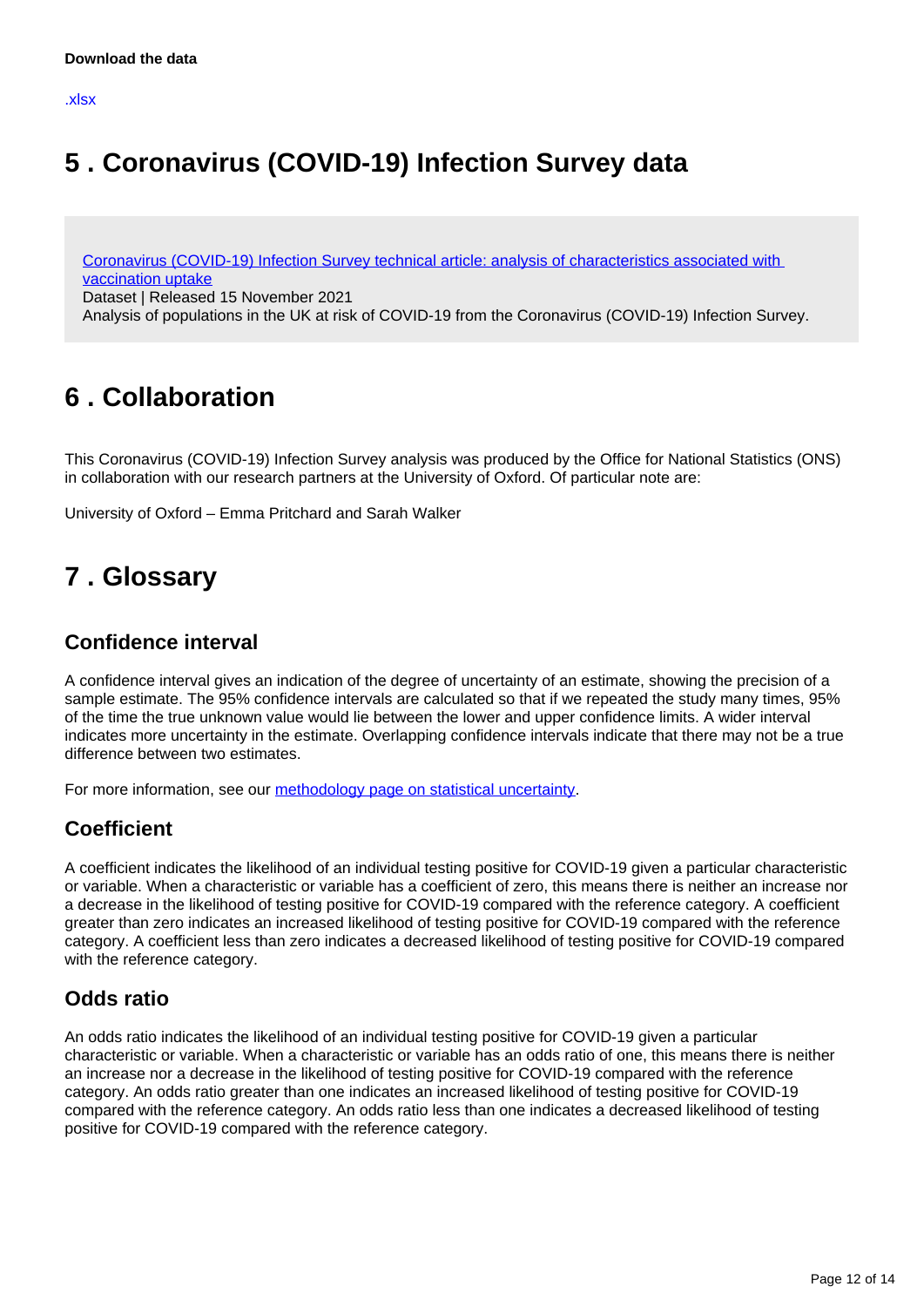## **Deprivation**

Deprivation is based on an index of multiple deprivation (IMD) score or equivalent scoring method for the devolved administrations, from 1, which represents most deprived up to 100, which represents least deprived. The odds ratio shows how a 10 unit increase in deprivation score, which is equivalent to 10 percentiles or 1 decile, affects the likelihood of testing positive for COVID-19.

### **Multigenerational household**

A household was classed as multigenerational if it included individual(s) aged school Year 11 or younger and individual(s) aged school Year 12 to age 49 years and individual(s) aged 50 years or over.

### **Vaccinated**

A participant is counted as vaccinated if they have had at least one dose of a COVID-19 vaccine prior to their visit.

### **Personal Services**

Personal services workers provide personal services related to travel, housekeeping, catering and hospitality, hairdressing and beauty treatment, animal care grooming and training, companionship and other services of a personal nature.

## <span id="page-12-0"></span>**8 . Data sources and quality**

Our [methodology article](https://www.ons.gov.uk/peoplepopulationandcommunity/healthandsocialcare/conditionsanddiseases/methodologies/covid19infectionsurveypilotmethodsandfurtherinformation) provides further information around the survey design and how we process data. A recent [pre-print paper](https://www.medrxiv.org/content/10.1101/2021.09.02.21263017v1.full-text) provides further information on the methods presented in this publication.

More information on the strengths and limitations of the data, data uses and users is available in the Coronavirus [\(COVID-19\) Infection Survey QMI](https://www.ons.gov.uk/peoplepopulationandcommunity/healthandsocialcare/conditionsanddiseases/methodologies/coronaviruscovid19infectionsurveyqmi) and the Coronavirus (COVID-19) Infection Survey [statistical bulletin.](https://www.ons.gov.uk/peoplepopulationandcommunity/healthandsocialcare/conditionsanddiseases/bulletins/coronaviruscovid19infectionsurveypilot/latest#strengths-and-limitations)